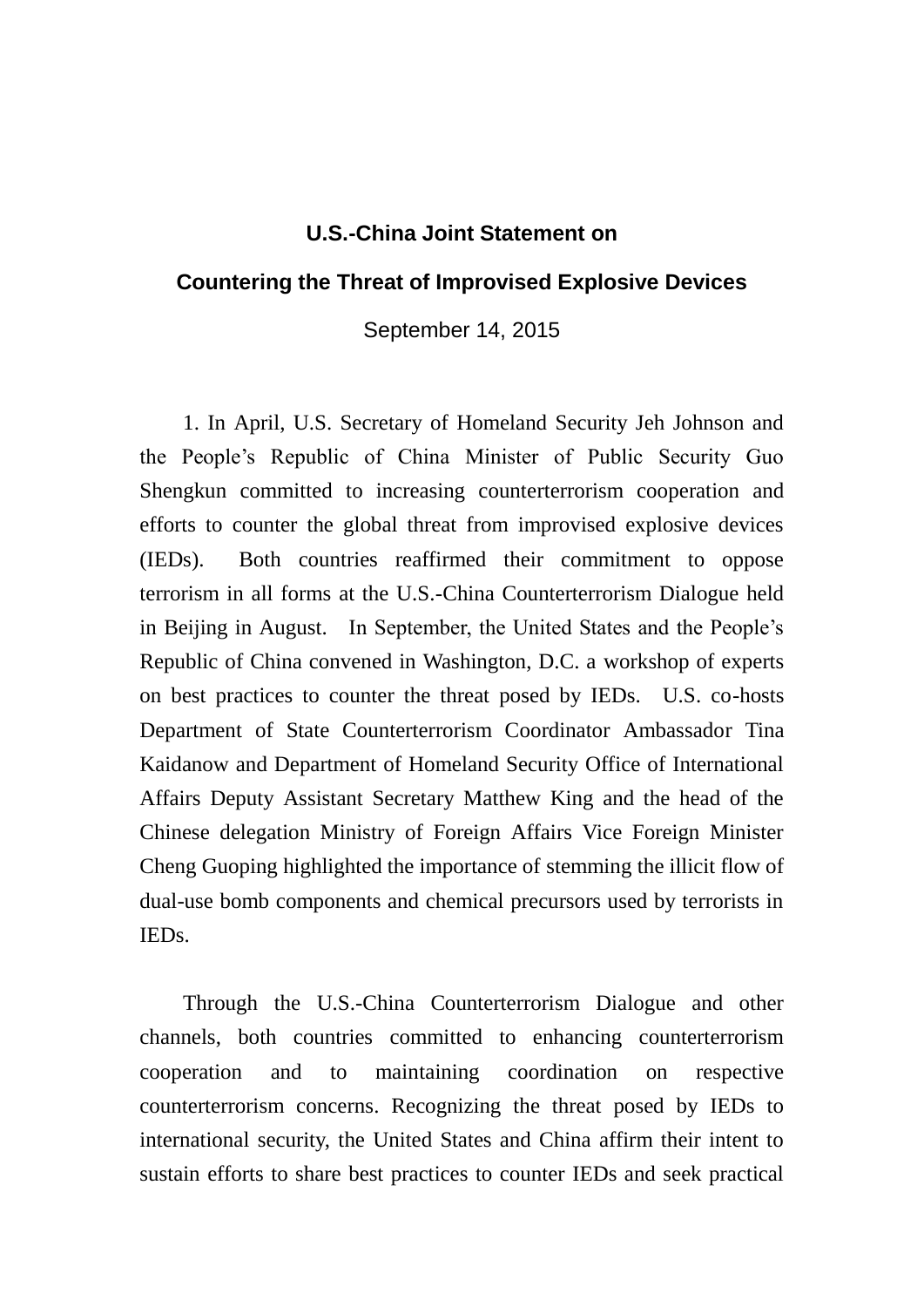avenues to enhance counterterrorism cooperation. In the first formal engagement between the two countries on the issue, both sides sought to bring together subject matter experts on IEDs to identify areas for potential cooperation.

Cognizant of the need to maintain the secure and efficient flow of goods and people, both countries also affirm their intent to work collaboratively to strengthen global supply chain security in a manner that avoids disruption to the legitimate trade of relevant materials.

2. The United States and China jointly support the following principles for furthering efforts to counter the threat posed by IEDs:

International cooperation is essential to preventing nefarious actors from exploiting the global supply chain. The United States and China are dedicated to encouraging innovative and effective approaches to increase supply chain security in their respective homelands, and to encouraging others in their regions and in the global community to do the same.

Engagement between governments, and between governments and industry, is essential to combatting the threat posed by IEDs. The United States and China seek to promote greater engagement and collaboration between government authorities and industry, including companies, associations and other stakeholders, to develop and refine supply chain security approaches and measures, and to spread awareness in the private sector of the importance of supply chain security.

Bilateral cooperation should continue to be a focus for both nations. The United States and China are committed to strengthening counterterrorism cooperation through bilateral discussions focused on preventing the illicit proliferation of components and explosive precursor